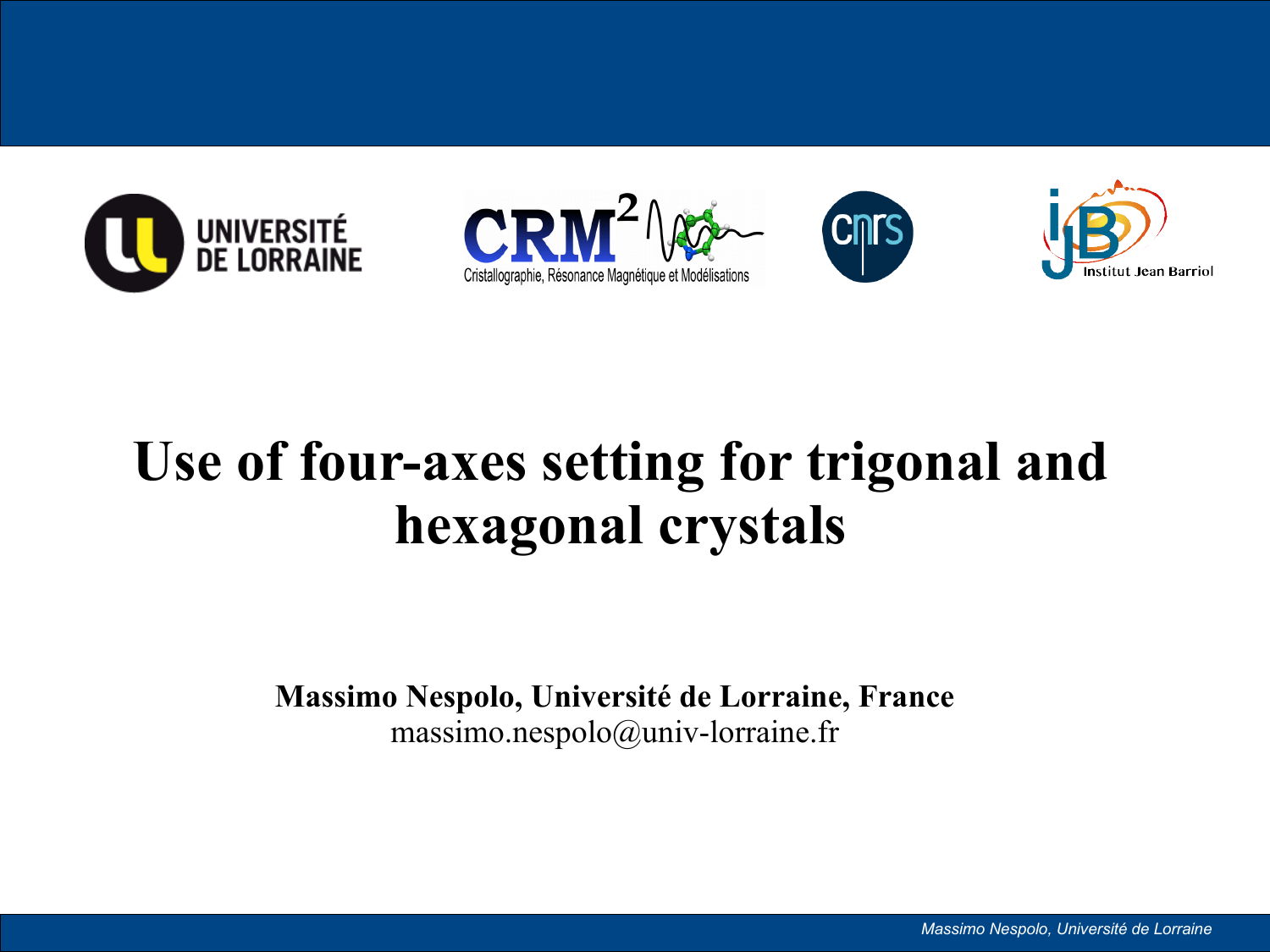## **Bravais-Miller indices for hexagonal axes**



$$
abc \rightarrow A_1 A_2 A_3 C
$$

 $hkl \rightarrow hkil$ Miller indices Bravais-Miller indices

> $A_3 = -A_1 - A_2$  $i = -h-k$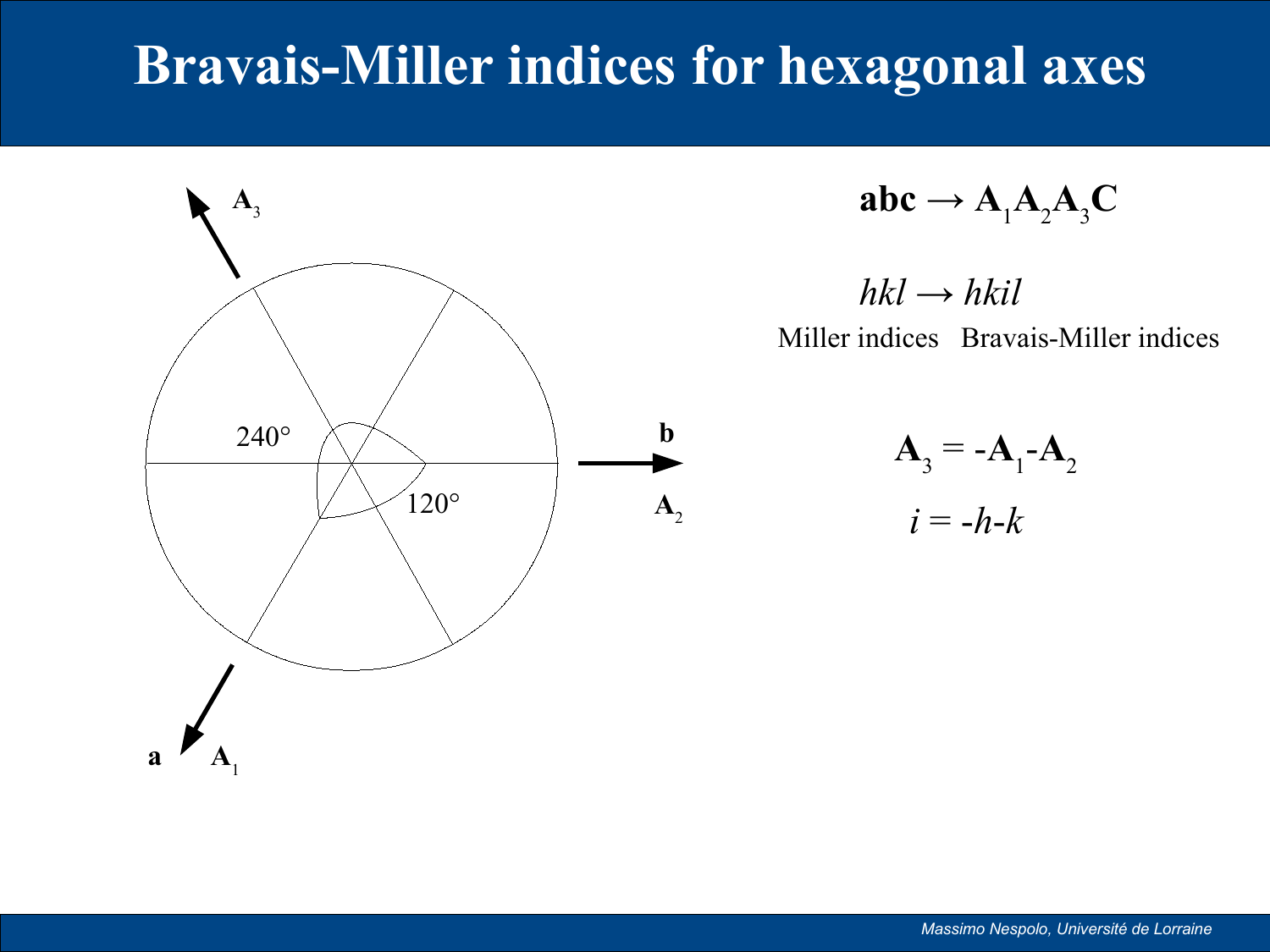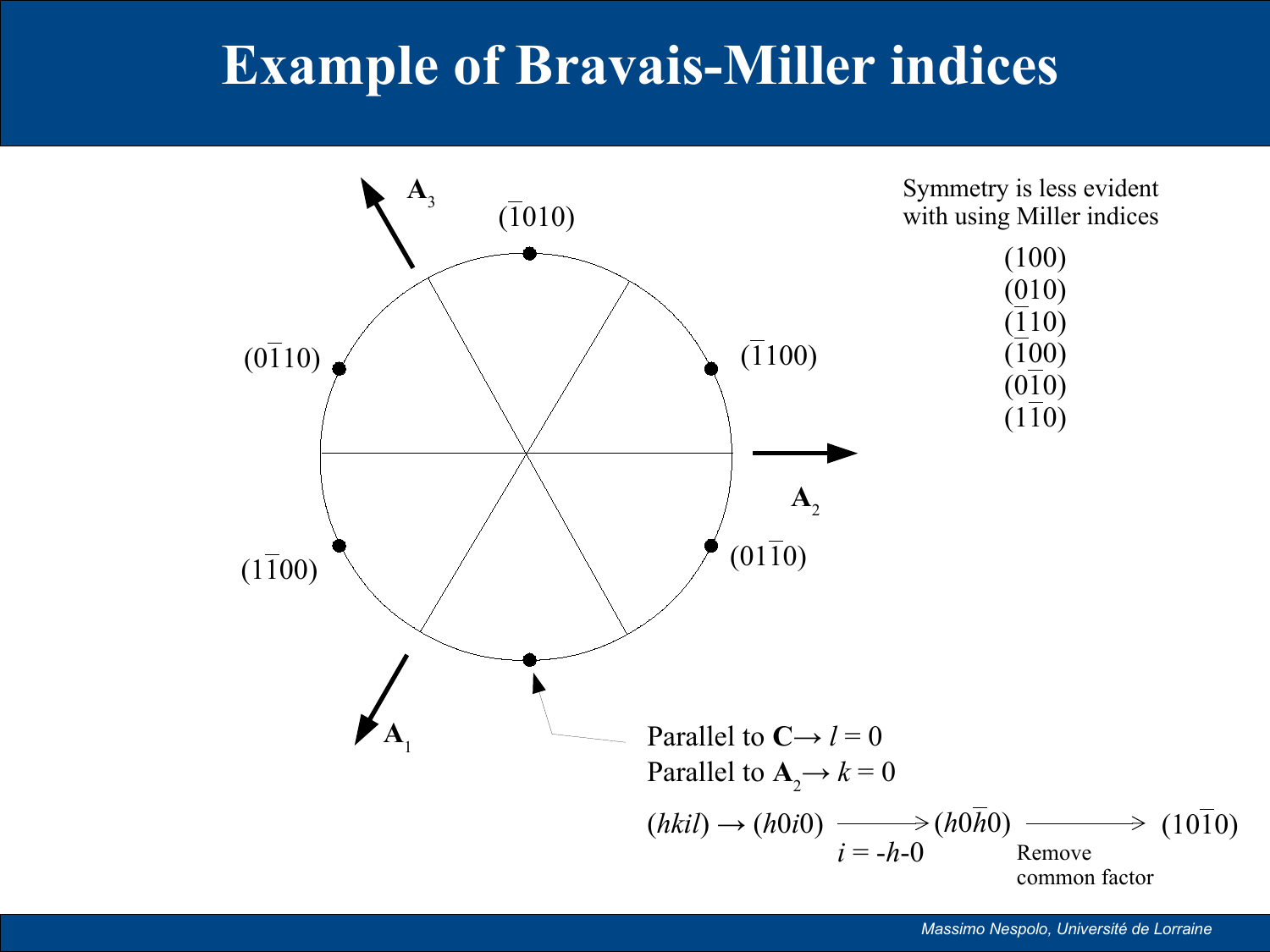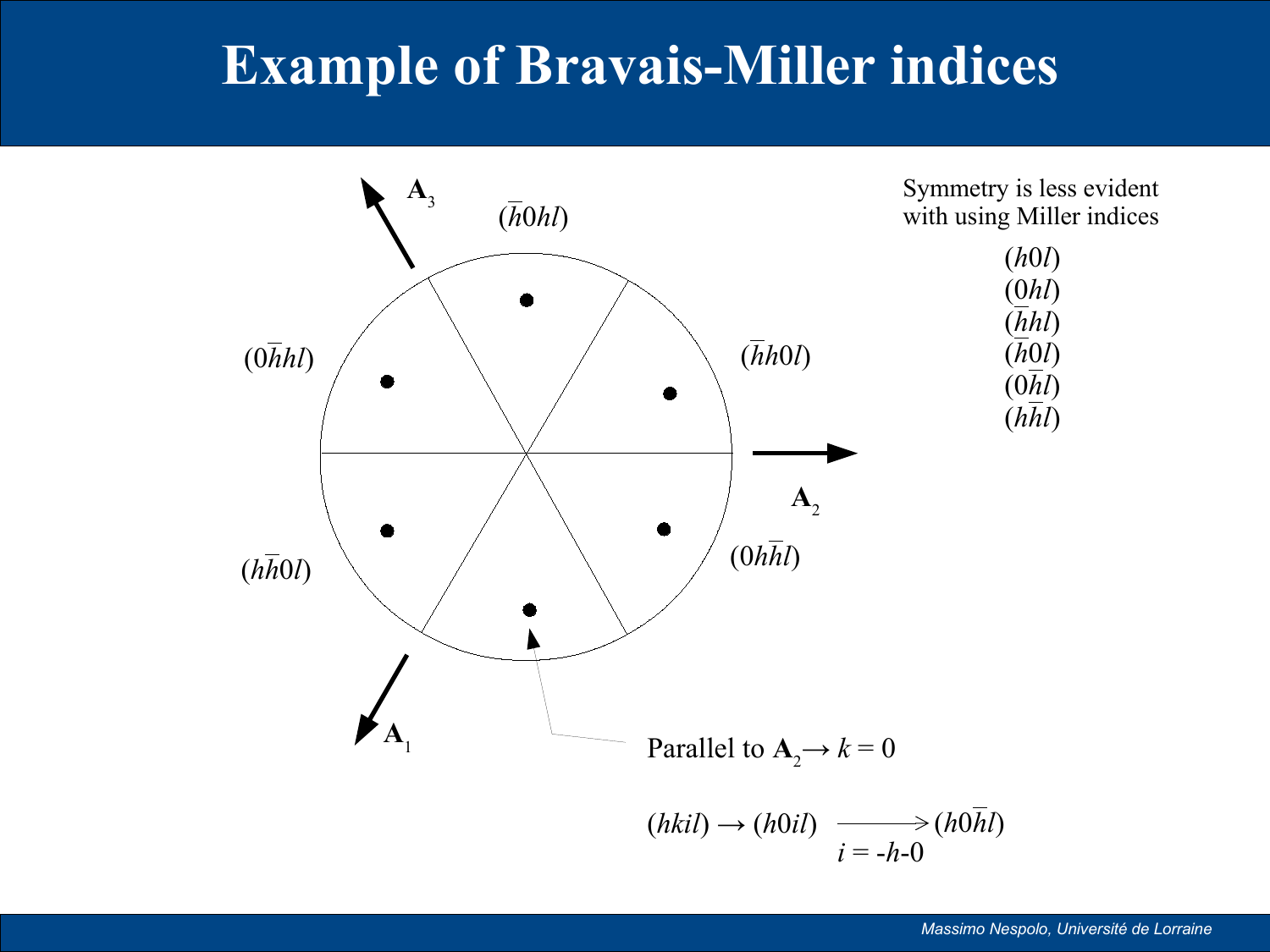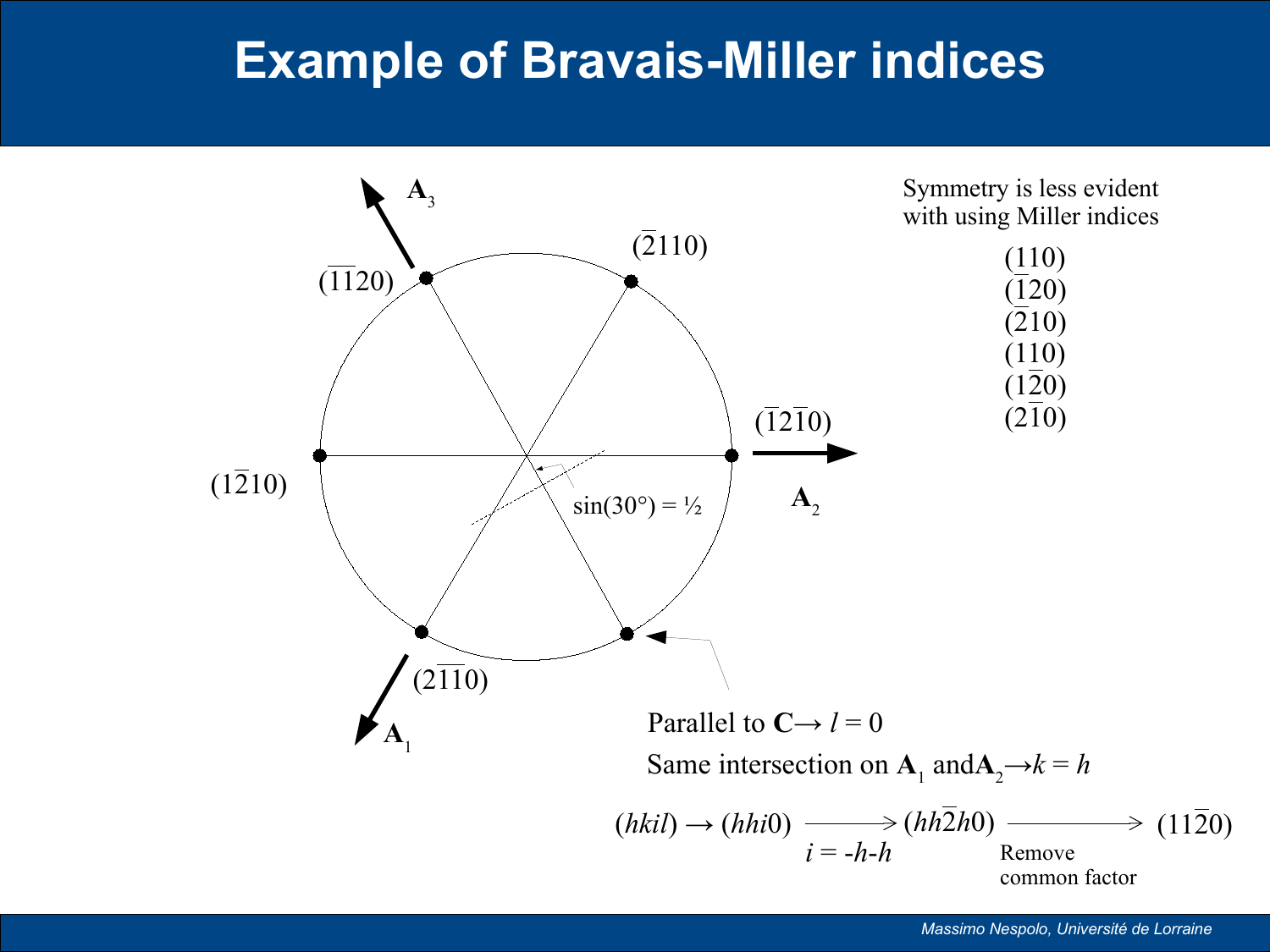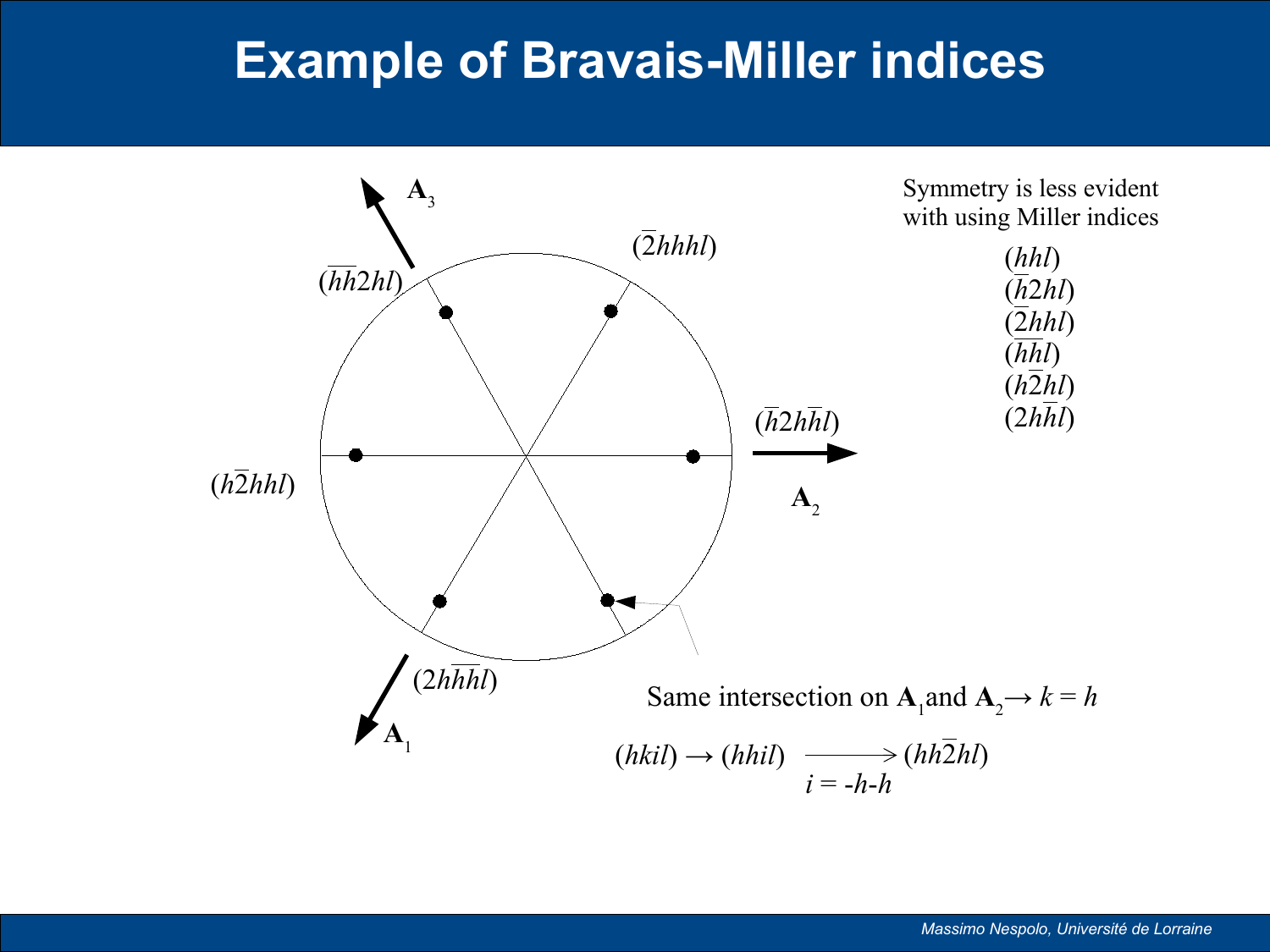### **Comparison of Bravais-Miller and Miller indices**



Whether we use Miller or Bravais-Miller indices, the indexing of the plane (face) is unique and unambiguous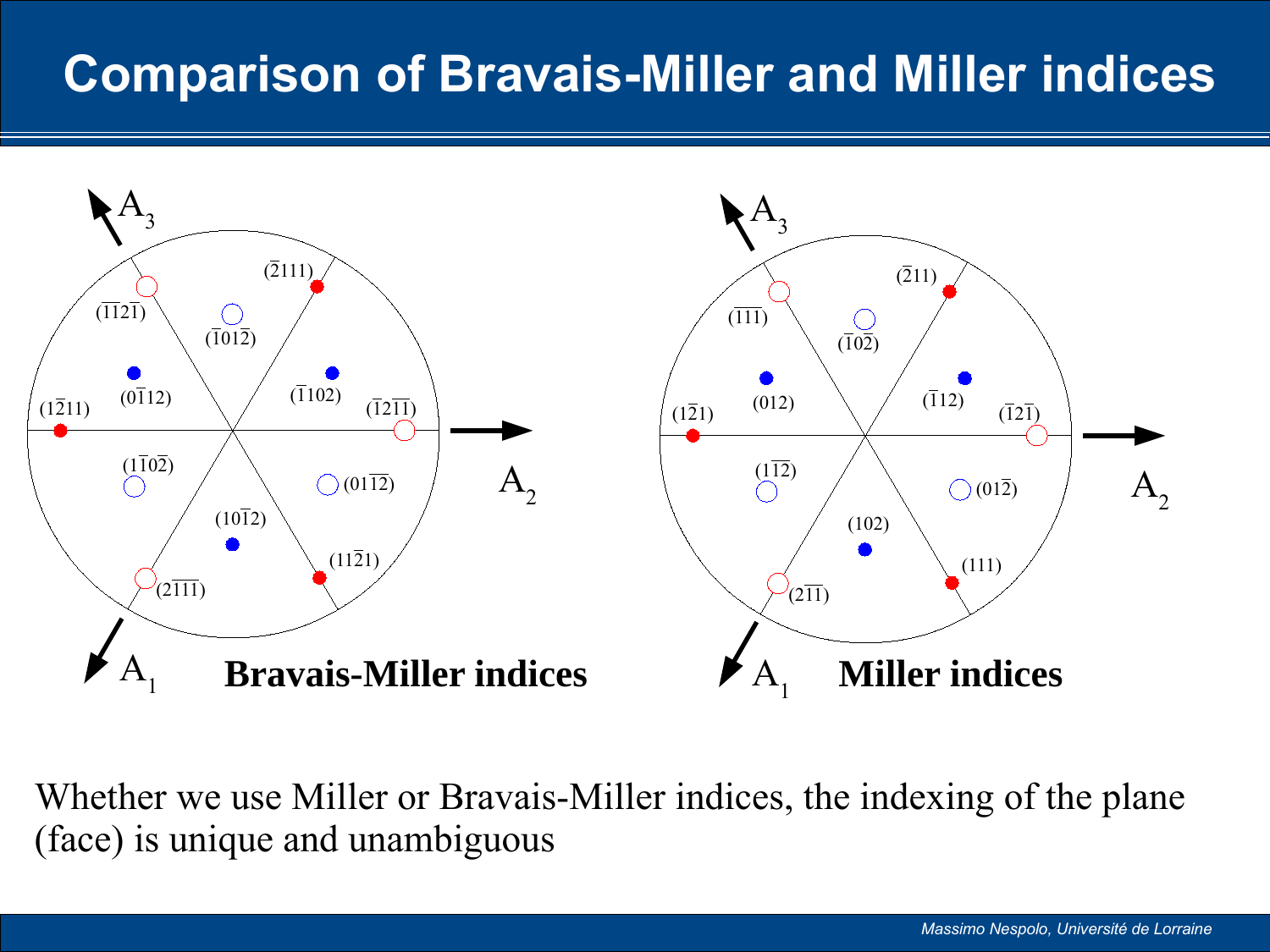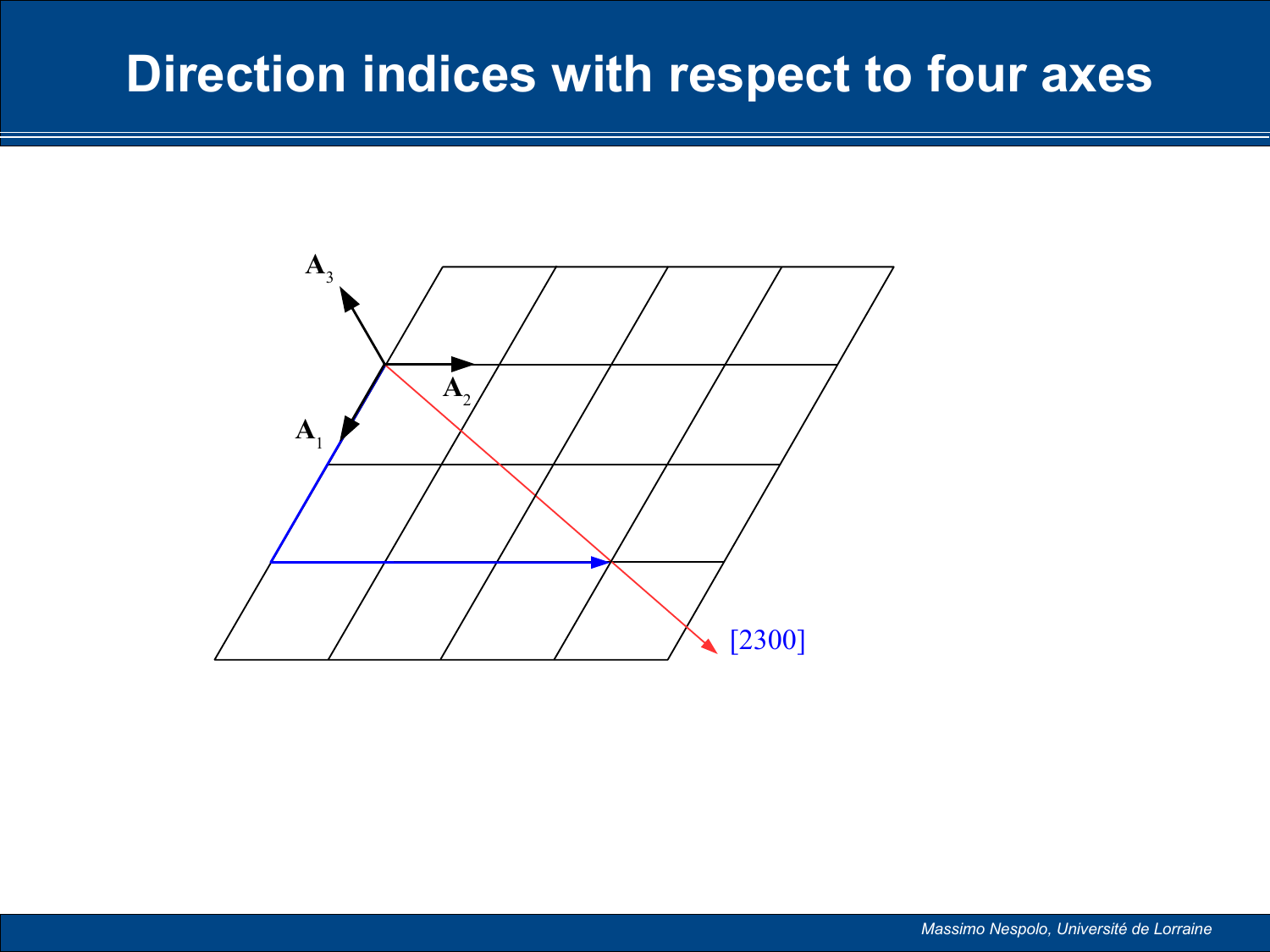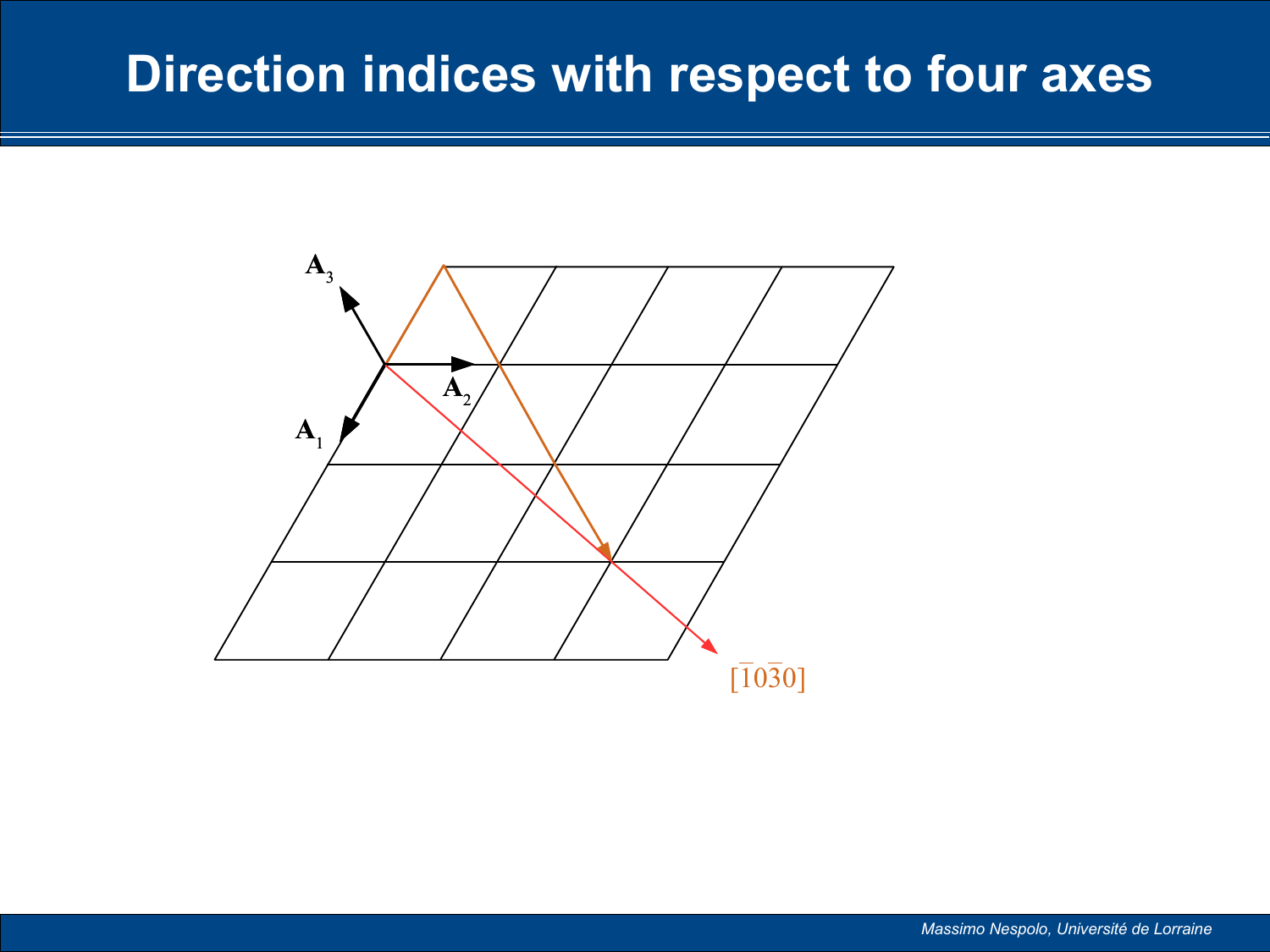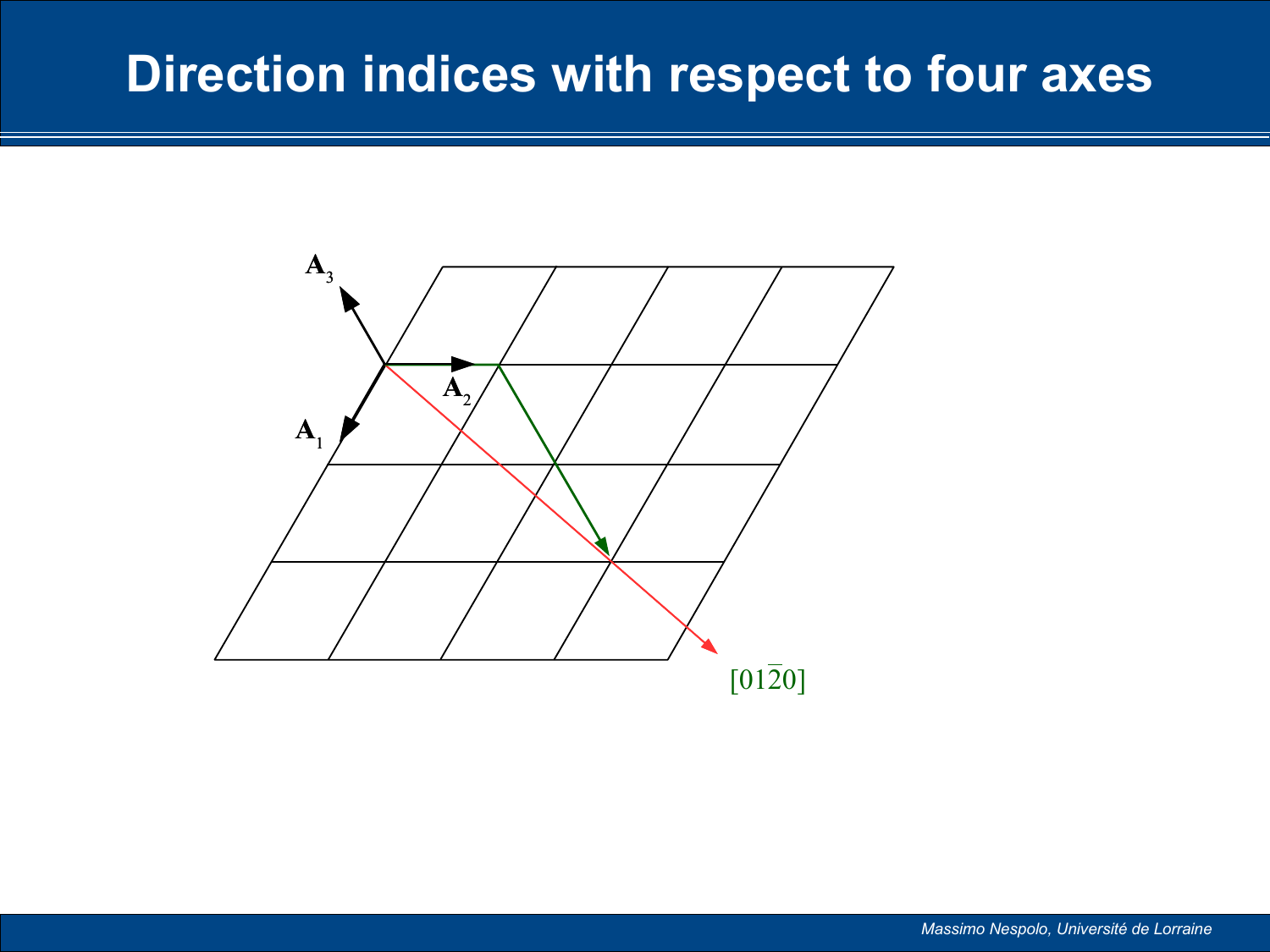

The use of four axes makes the indexing of a direction no longer unique and unambiguous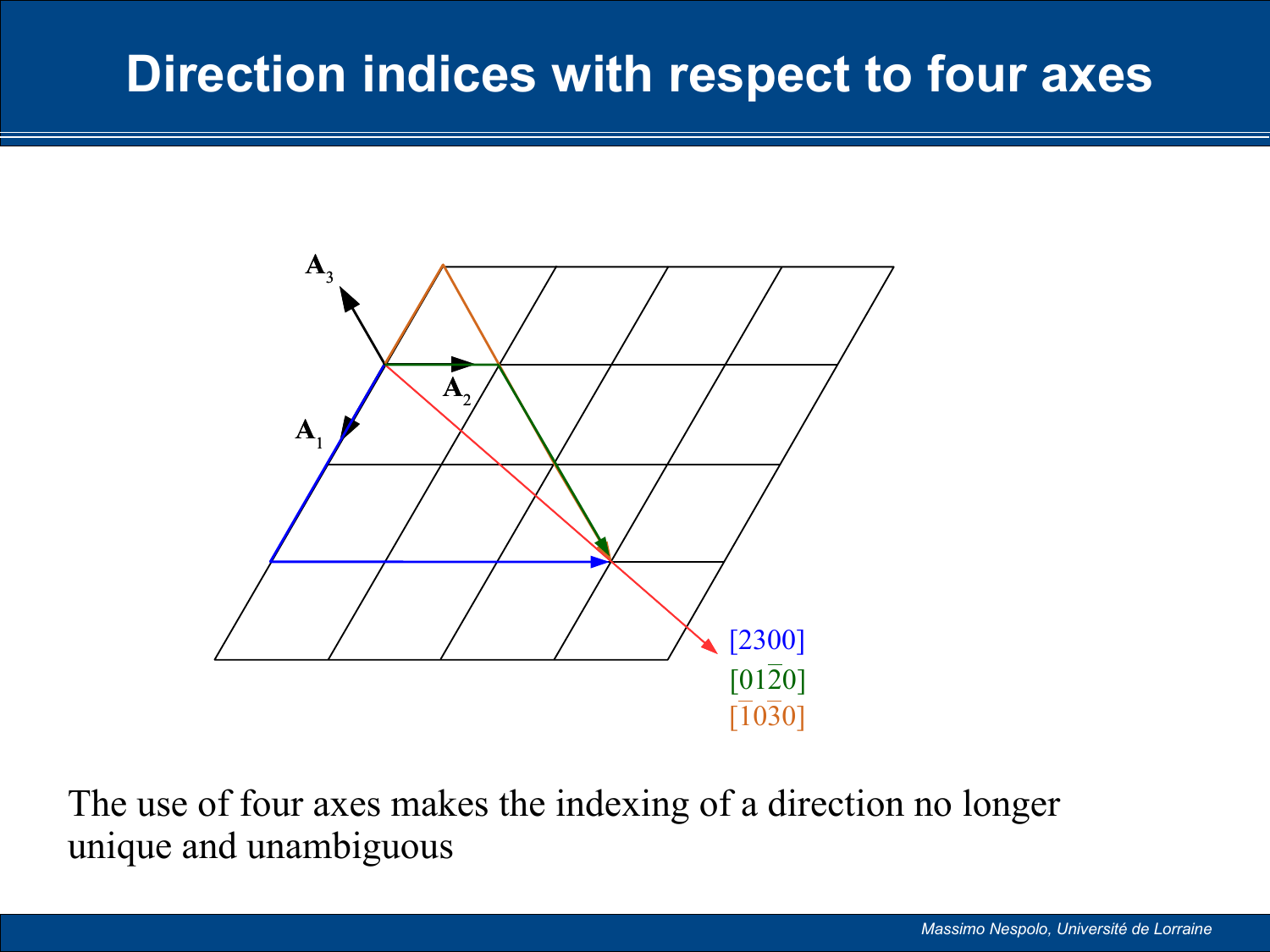

The use of four axes makes the indexing of a direction no longer unique and unambiguous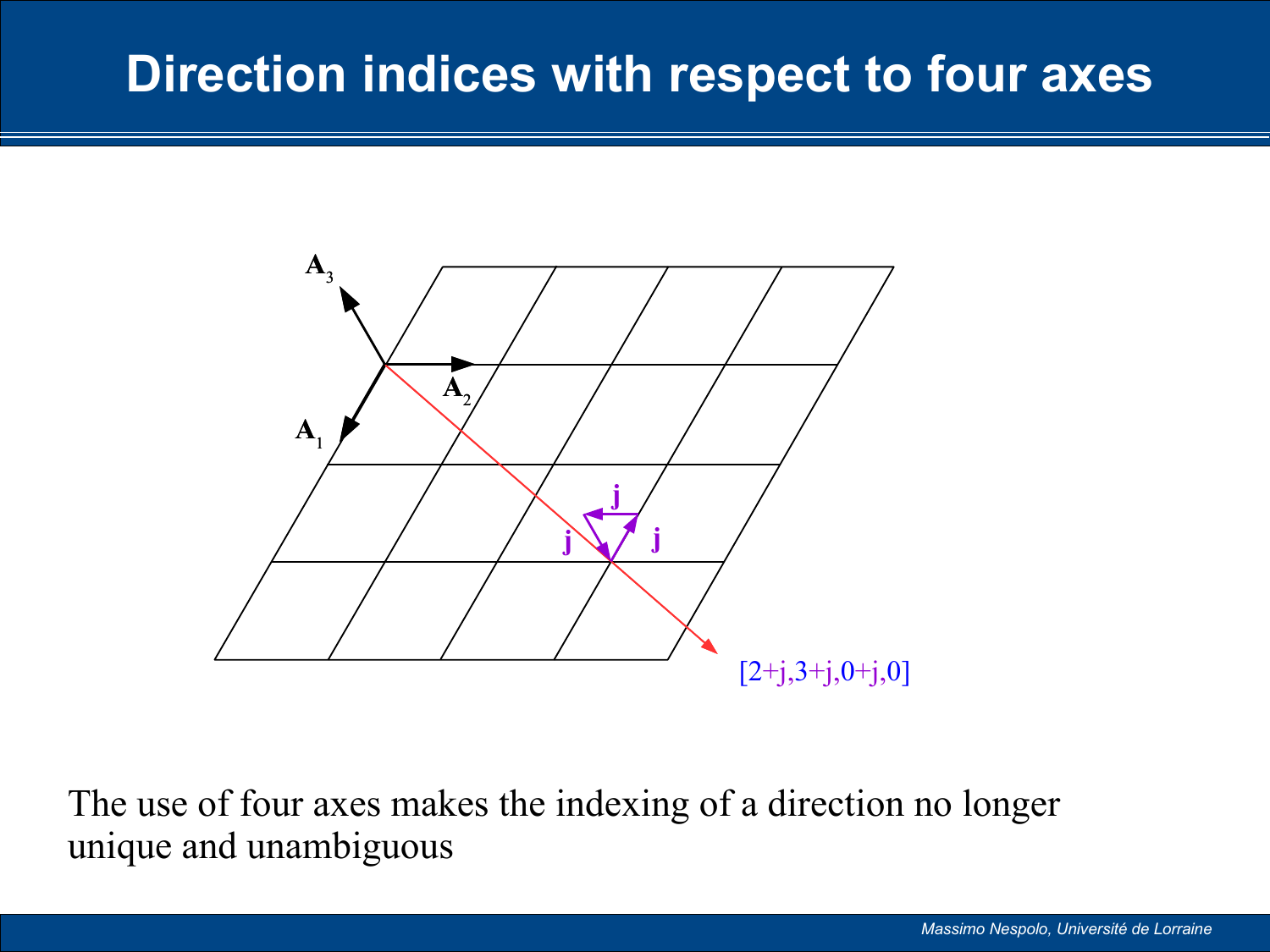$$
(u+j)+(v+j)+j=0 \quad \rightarrow j=-(u+v)/3
$$

 $[u-(u+v)/3, v-(u+v)/3, -(u+v)/3, w] = [(2u-v)/3, (2v-u)/3, -(u+v)/3, w]$ 

 $U = (2u-v)/3$  $V = (2v - u)/3$  $T = -(u+v)/3$  $W = w$ 

$$
2U+V = (4u-2v)/3 + (2v-u)/3 = u
$$
  
U+2V = (2u-v)/3 + (4v-2u)/3 = v  

$$
T = -(u+v)/3 = -(2U+V)/3 - (U+2V)/3 = -(3U+3V)/3 = -U-V
$$
  
Looks like  $i = -h-k!$ 

Unfortunately, two problems are hidden in Weber indices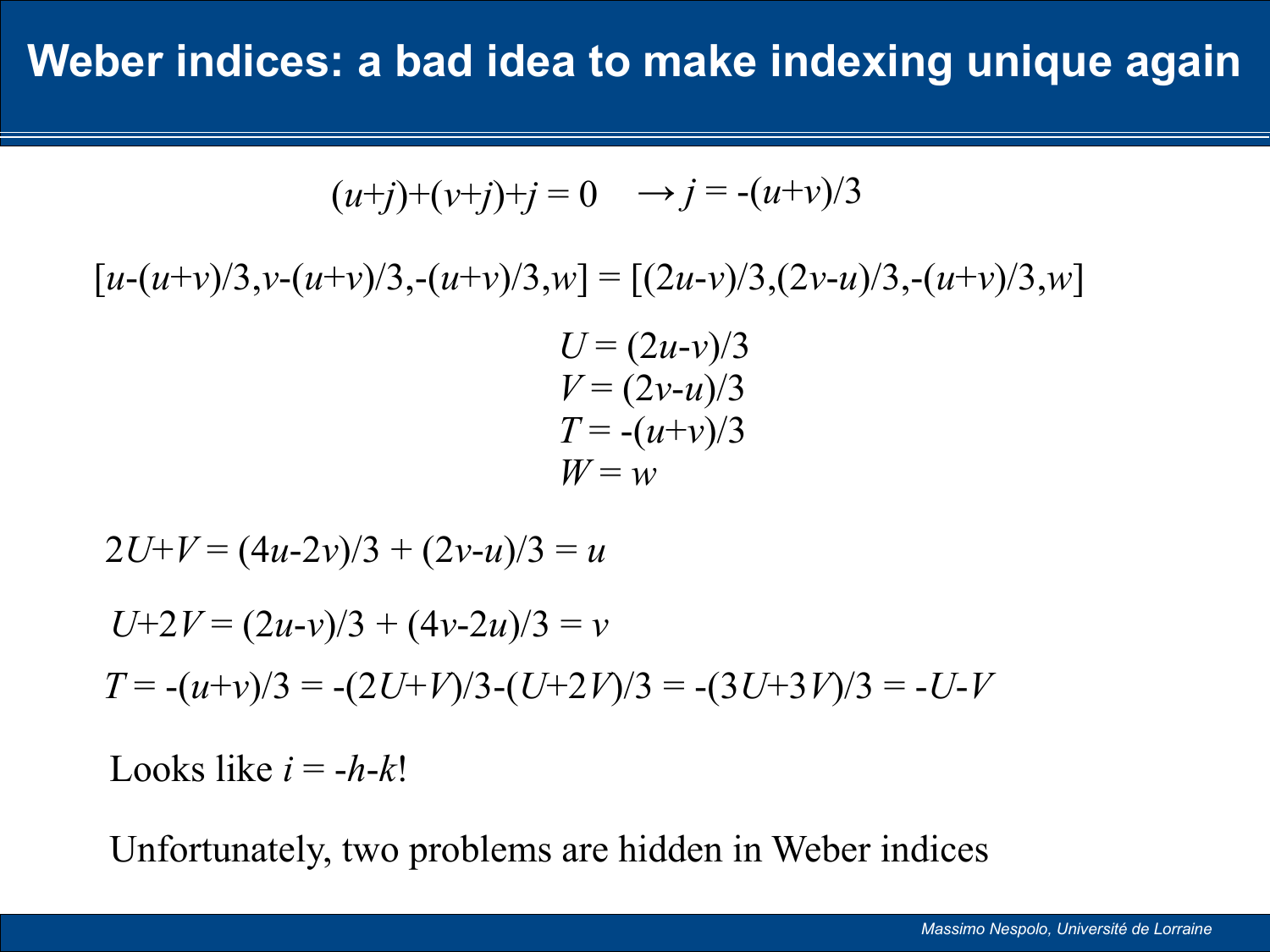#### **First problem: indices unduly made integer**



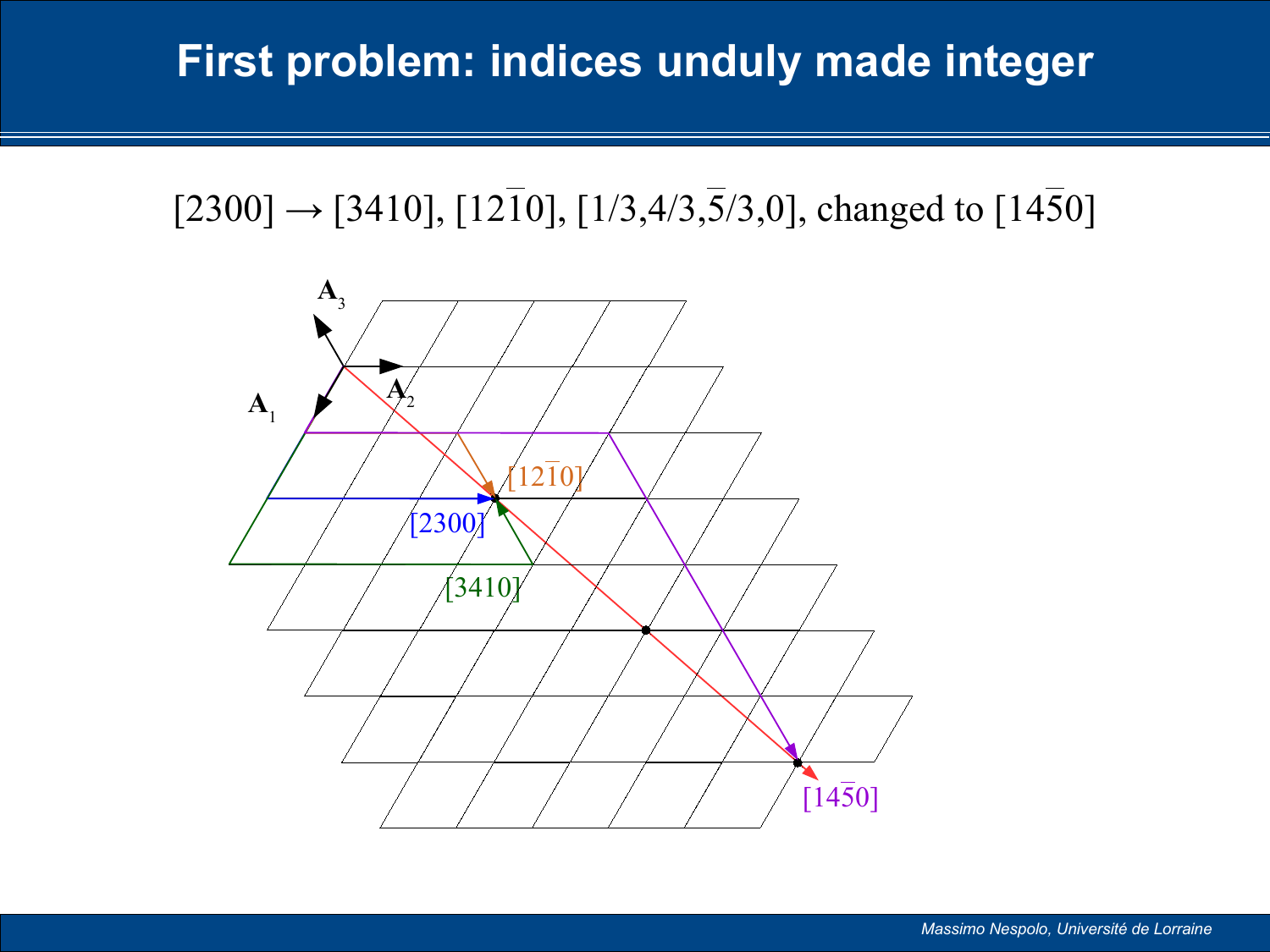Expression of a reciprocal lattice direction in direct space and vice-versa

$$
u\mathbf{a} + v\mathbf{b} + w\mathbf{c} = h\mathbf{a}^* + k\mathbf{b}^* + l\mathbf{c}^*
$$
\n
$$
(\mathbf{abc}|uvw) = (\mathbf{a}^* \mathbf{b}^* \mathbf{c}^* | hkl)
$$
\n
$$
|\mathbf{abc}||\mathbf{abc}|uvw = |\mathbf{abc}||\mathbf{a}^* \mathbf{b}^* \mathbf{c}^* | hkl)
$$
\n
$$
(\mathbf{abc}| = \mathbf{B} = \begin{pmatrix} a_1 & b_1 & c_1 \\ a_2 & b_2 & c_2 \\ a_3 & b_3 & c_3 \end{pmatrix}; \quad |\mathbf{abc}| = \mathbf{B} = \begin{pmatrix} a_1 & a_2 & a_3 \\ b_1 & b_2 & b_3 \\ c_1 & c_2 & c_3 \end{pmatrix}
$$
\n
$$
(\mathbf{a}^* \mathbf{b}^* \mathbf{c}^* | = \mathbf{B}^* = \begin{pmatrix} a_1^* & b_1^* & c_1^* \\ a_2^* & b_2^* & c_2^* \\ a_3^* & b_3^* & c_3^* \end{pmatrix}; \quad |\mathbf{a}^* \mathbf{b}^* \mathbf{c}^*| = \mathbf{B}^* = \begin{pmatrix} a_1^* & a_2^* & a_3^* \\ b_1^* & b_2^* & b_3^* \\ c_1^* & c_2^* & c_3^* \end{pmatrix}
$$
\n
$$
|\mathbf{abc}|(\mathbf{abc}| = \mathbf{B}\mathbf{B} = \mathbf{G}
$$
\n
$$
|\mathbf{abc}|(\mathbf{a}^* \mathbf{b}^* \mathbf{c}^* | = \mathbf{B}\mathbf{B}^* = \begin{pmatrix} a_1a_2 & a_3 \\ b_1 & b_2 & b_3 \\ c_1 & c_2 & c_3 \end{pmatrix} \begin{pmatrix} a_1^* & b_1^* & c_1^* \\ a_2^* & b_2^* & c_2^* \\ a_3^* & b_3^* & c_3^* \end{pmatrix} =
$$
\n
$$
= \begin{pmatrix} a_1 \cdot a_1^* + a_2 \cdot a_2^* + a_3 \cdot a_3^* &
$$

 $|uvw$ ) = 3G\*|*hkl*)  $|hkl$  = G|*uvw*)/3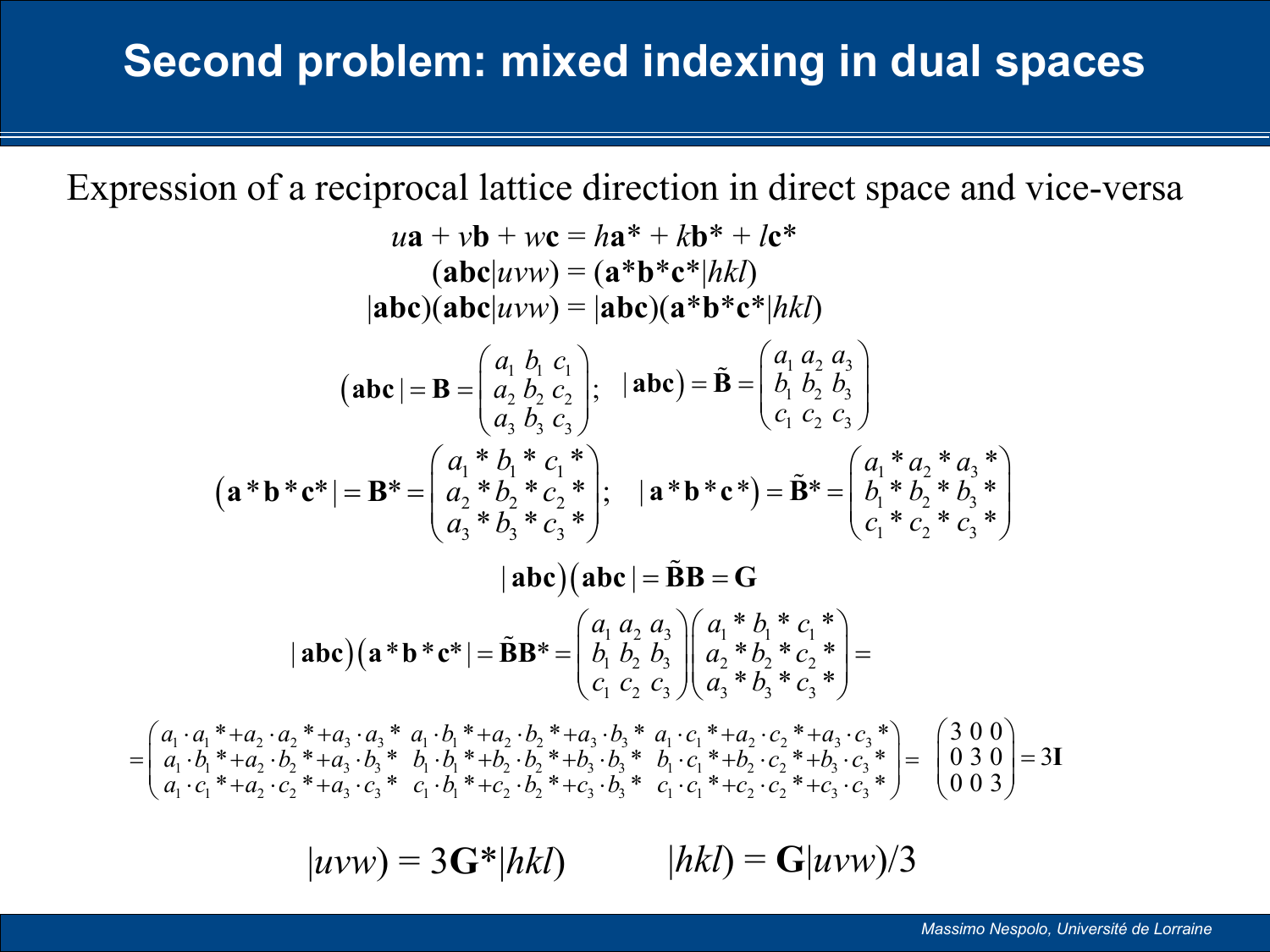Expression of a reciprocal lattice direction in direct space and vice-versa with respect to hexagonal axes:

$$
a = b, \alpha = \beta = 90^{\circ}; \gamma = 120^{\circ};
$$
  
\n
$$
a^* = b^* = 2/3^{1/2}a; c^* = 1/c; \alpha^* = \beta^* = 90^{\circ}; \gamma^* = 60^{\circ}
$$
  
\n
$$
\mathbf{G} = \begin{pmatrix} a^2 & -a^2/2 & 0 \\ -a^2/2 & a^2 & 0 \\ 0 & 0 & c^2 \end{pmatrix}; \mathbf{G}^* = \begin{pmatrix} 4/3a^2 & 2/3a^2 & 0 \\ 2/3a^2 & 4/3a^2 & 0 \\ 0 & 0 & 0 \\ 0 & 0 & 0 \end{pmatrix}
$$
  
\n
$$
|uvw| = 3\begin{pmatrix} 4/3a^2 & 2/3a^2 & 0 \\ 2/3a^2 & 4/3a^2 & 0 \\ 0 & 0 & 0 \end{pmatrix} | hkl| \rightarrow |uvw| = \begin{pmatrix} 2 & 1 & 0 \\ 1 & 2 & 0 \\ 0 & 0 & 3a^2/2c^2 \end{pmatrix} | hkl|
$$
  
\n
$$
| hkl| = \frac{1}{3} \begin{pmatrix} a^2 & -a^2/2 & 0 \\ -a^2/2 & a^2 & 0 \\ 0 & 0 & c^2 \end{pmatrix} | uvw| \rightarrow | hkl| = \frac{1}{3} \begin{pmatrix} \frac{2}{3} & \frac{1}{3} & 0 \\ \frac{2}{3} & \frac{2}{3} & 0 \\ 0 & 0 & 0 & 0 \end{pmatrix} | uvw|
$$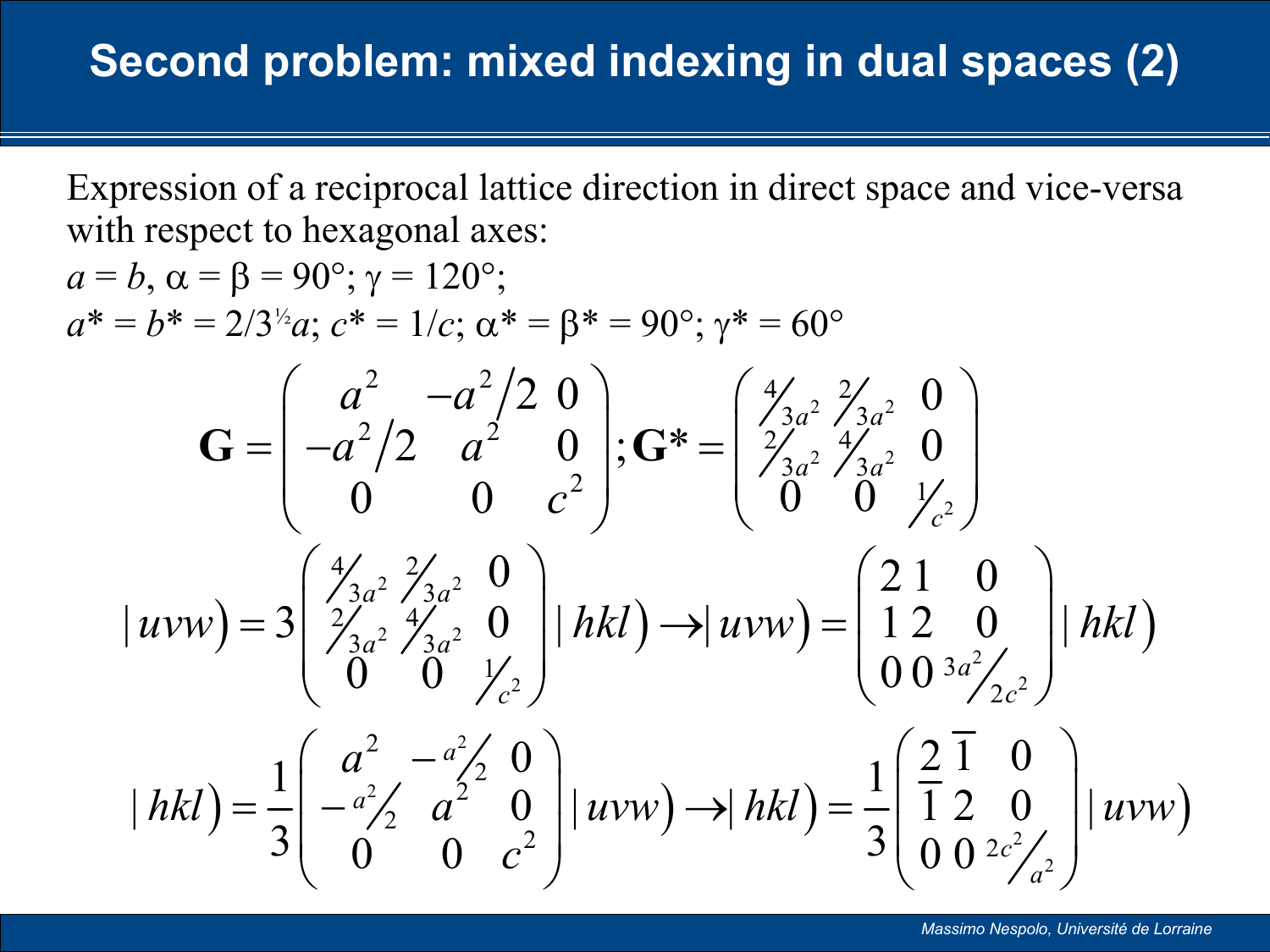$$
|uvw\rangle = \begin{pmatrix} 2 & 1 & 0 \\ 1 & 2 & 0 \\ 0 & 0 & 3a^2/2c^2 \end{pmatrix} |hkl\rangle \rightarrow u = 2h+k, v = h+2k, w = 3la^2/2c^2
$$

$$
|hkl\rangle = \frac{1}{3} \begin{pmatrix} \frac{2}{1} & \frac{1}{2} & 0 \\ 0 & 0 & \frac{2}{2} & 0 \\ 0 & 0 & \frac{2}{2} & \frac{2}{2} \end{pmatrix} |uvw\rangle \rightarrow h = (2u-v)/3 \text{ and } k = (-u+2v)/3, l = 2wc^2/3a^2
$$

*Cfr*.  $2U+V = (4u-2v)/3 + (2v-u)/3 = u$ ;  $U+2V = (2u-v)/3 + (4v-2u)/3 = v$ *U* = *h* and *V* = *k* BUT  $w \neq l$  (and thus  $W \neq l$ ) unless  $l = 0$  or  $c = a(3/2)^{1/2}$